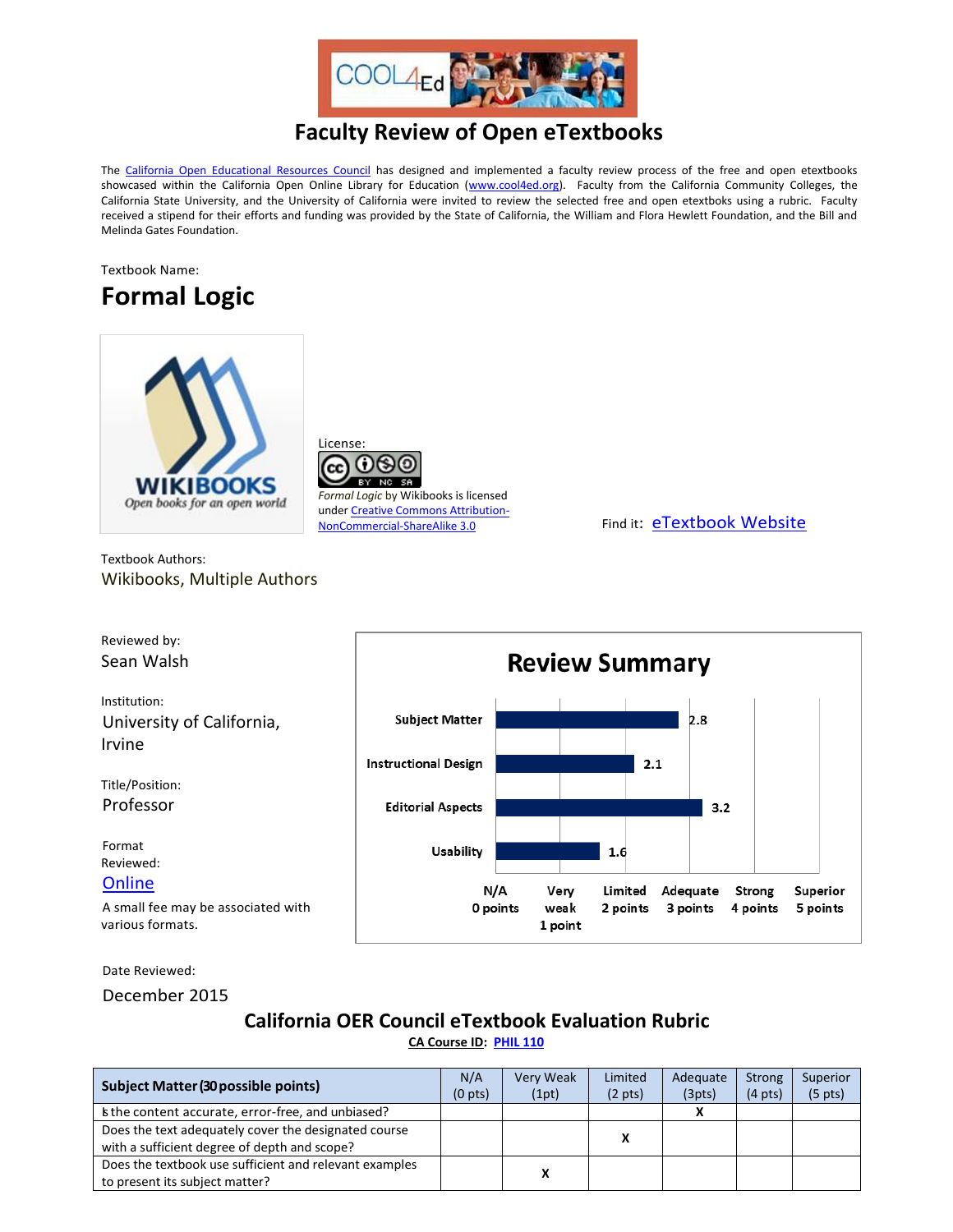| Does the textbook use a clear, consistent terminology to<br>present its subject matter?                                                                                                                                                                        |  |  |  |
|----------------------------------------------------------------------------------------------------------------------------------------------------------------------------------------------------------------------------------------------------------------|--|--|--|
| Does the textbook reflect current knowledge of the<br>subject matter?                                                                                                                                                                                          |  |  |  |
| Does the textbook present its subject matter in a<br>culturally sensitive manner? (e.g. Is the textbook free of<br>offensive and insensitive examples? Does it include<br>examples that are inclusive of a variety of races,<br>ethnicities, and backgrounds?) |  |  |  |

Total Points: 17 out of 30

Please provide comments on any aspect of the subject matter of this textbook:

| Instructional Design (35 possible points)                                                                                                                                 |  | Very Weak<br>(1pt) | Limited<br>$(2 \text{ pts})$ | Adequate<br>(3pts) | <b>Strong</b><br>$(4 \text{ pts})$ | Superior<br>$(5 \text{ pts})$ |
|---------------------------------------------------------------------------------------------------------------------------------------------------------------------------|--|--------------------|------------------------------|--------------------|------------------------------------|-------------------------------|
| Does the textbook present its subject materials at<br>appropriate reading levels for undergrad use?                                                                       |  | X                  |                              |                    |                                    |                               |
| Does the textbook reflect a consideration of different<br>learning styles? (e.g. visual, textual?)                                                                        |  |                    |                              | X                  |                                    |                               |
| Does the textbook present explicit learning outcomes<br>aligned with the course and curriculum?                                                                           |  | X                  |                              |                    |                                    |                               |
| Is a coherent organization of the textbook evident to the<br>reader/student?                                                                                              |  |                    |                              | x                  |                                    |                               |
| Does the textbook reflect best practices in the instruction<br>of the designated course?                                                                                  |  |                    | x                            |                    |                                    |                               |
| Does the textbook contain sufficient effective ancillary<br>materials? (e.g. test banks, individual and/or group<br>activities or exercises, pedagogical apparatus, etc.) |  | x                  |                              |                    |                                    |                               |
| Is the textbook searchable?                                                                                                                                               |  |                    |                              |                    | X                                  |                               |
|                                                                                                                                                                           |  |                    |                              |                    | Total Points: 15 out of 35         |                               |

Please provide comments on any aspect of the instructional design of this textbook:

| <b>Editorial Aspects (25 possible points)</b>                |  | Very Weak | Limited           | Adequate | <b>Strong</b>     | Superior          |
|--------------------------------------------------------------|--|-----------|-------------------|----------|-------------------|-------------------|
|                                                              |  | (1pt)     | $(2 \text{ pts})$ | (3pts)   | $(4 \text{ pts})$ | $(5 \text{ pts})$ |
| Is the language of the textbook free of grammatical,         |  |           |                   | x        |                   |                   |
| spelling, usage, and typographical errors?                   |  |           |                   |          |                   |                   |
| Is the textbook written in a clear, engaging style?          |  |           | x                 |          |                   |                   |
| Does the textbook adhere to effective principles of          |  |           |                   |          |                   |                   |
| design? (e.g. are pages latid0out and organized to be        |  |           |                   |          | x                 |                   |
| clear and visually engaging and effective? Are colors,       |  |           |                   |          |                   |                   |
| font, and typography consistent and unified?)                |  |           |                   |          |                   |                   |
| Does the textbook include conventional editorial             |  |           |                   |          |                   |                   |
| features? (e.g. a table of contents, glossary, citations and |  |           |                   |          | x                 |                   |
| further references)                                          |  |           |                   |          |                   |                   |
| How effective are multimedia elements of the textbook?       |  |           |                   | x        |                   |                   |
| (e.g. graphics, animations, audio)                           |  |           |                   |          |                   |                   |

Total Points: 16 out of 25

Please provide comments on any editorial aspect of this textbook.

| <b>Usability (25 possible points)</b>                    |  | Very Weak | Limited           | Adequate | <b>Strong</b>     | Superior          |
|----------------------------------------------------------|--|-----------|-------------------|----------|-------------------|-------------------|
|                                                          |  | (1pt)     | $(2 \text{ pts})$ | (3pts)   | $(4 \text{ pts})$ | $(5 \text{ pts})$ |
| Is the textbook compatible with standard and commonly    |  |           |                   |          |                   |                   |
| available hardware/software in college/university campus |  |           |                   | X        |                   |                   |
| student computer labs?                                   |  |           |                   |          |                   |                   |
| Is the textbook accessible in a variety of different     |  | x         |                   |          |                   |                   |
| electronic formats? (e.g. .txt, .pdf, .epub, etc.)       |  |           |                   |          |                   |                   |
| Can the textbook be printed easily?                      |  | x         |                   |          |                   |                   |
| Does the user interface implicitly inform the reader how |  |           |                   |          |                   |                   |
| to interact with and navigate the textbook?              |  | x         |                   |          |                   |                   |
| How easily can the textbook be annotated by students     |  |           | х                 |          |                   |                   |
| and instructors?                                         |  |           |                   |          |                   |                   |
| Total Points: 8 out of 25                                |  |           |                   |          |                   |                   |

Please provide comments on any aspect of access concerning this textbook.

| <b>Overall Ratings</b> |        |           |               |          |         |           |
|------------------------|--------|-----------|---------------|----------|---------|-----------|
|                        | Not at | Very Weak | Limited       | Adequate | Strong  | Superior  |
|                        | all (0 | $(1$ pt)  | $\gamma$ pts) | (3 pts)  | (4 pts) | $(5$ pts) |